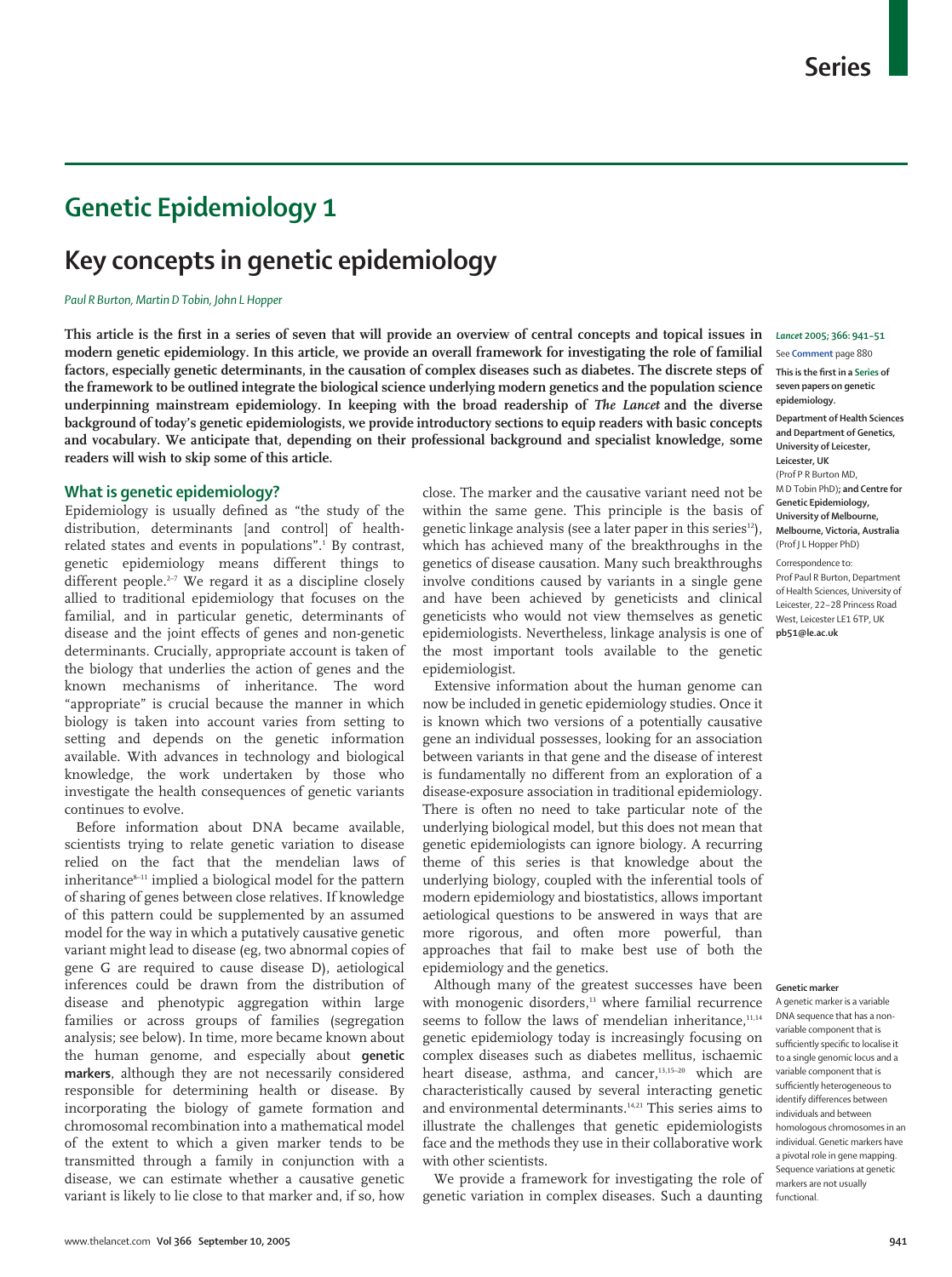

*Figure 1:* **Framework outlining systematic approach to identification and characterisation of genetic determinants of complex disease** 

\*It is probably illogical to stop trying to identify genetic determinants of disease simply because segregation analysis fails to provide significant evidence of major gene.

> investigation can be broken down into manageable steps (figure 1). Figure 1 represents the template around which the discussion in this article has logically been structured. It is not a prescriptive statement about how such research should be conducted. Genetic epidemiological research does not have to be done this way: historical evidence, ease of recruiting study populations, and decreasing cost of genotyping are just some of the reasons why one or more steps may be omitted or taken in a different order. However, a proper understanding of the logical basis of each step helps to decide when short cuts are reasonable.

#### **Exon** A segment of a gene that is

represented in the mature RNA product. Individual exons typically include protein-coding sequences.

**Intron**

Non-coding DNA that separates neighbouring exons in a gene.

**mRNA (messenger RNA)**  RNA transcribed from genes undergoes posttranscriptional processing and the resultant mature mRNA is used as the template for the translation process that results in synthesis of a protein.

# **Genetics for genetic epidemiology**

The role of the underlying biological model in our definition of genetic epidemiology means that some understanding of basic genetics is required.<sup>22,23</sup> Those familiar with human genetics may wish to skip this section.

## **DNA, RNA, and proteins**

The human genome is made up of DNA, which consists of a long sequence of nucleotide bases of four



*Figure 2:* **DNA structure (A), replication (B), and transcription (C)** A=base on newly synthesised strand.

types: adenine (A), cytosine (C), guanine (G), and thymine (T). Strong covalent bonds bind bases together along a single strand, and weaker hydrogen bonds pair A with T and C with G between the two strands. Each single strand has two different ends called 5' and 3', oriented in opposite directions. Under native conditions, in the nucleus of a cell, DNA is double stranded (figure 2). Double-stranded DNA is replicated by breakage of the two strands and construction of a new complementary strand for each, resulting in two identical copies of the original. A single strand of DNA can also act as a template for a complementary strand of RNA. This transcription RNA is similar to DNA, but T is replaced by U (uracil). Crucially, in certain regions of the DNA, which can be called genes, transcribed RNA encodes instructions that tell the cell how to assemble aminoacids to make proteins. Most genes contain alternating regions called **exons** and **introns**. The RNA that is transcribed is complementary to the whole gene (exons and introns). Mature **mRNA** is then created by post-transcriptional processing, which cuts out the introns and splices the exonic elements to produce mRNA, which codes for a protein. The production of protein via mRNA is called translation. It is mainly through altered protein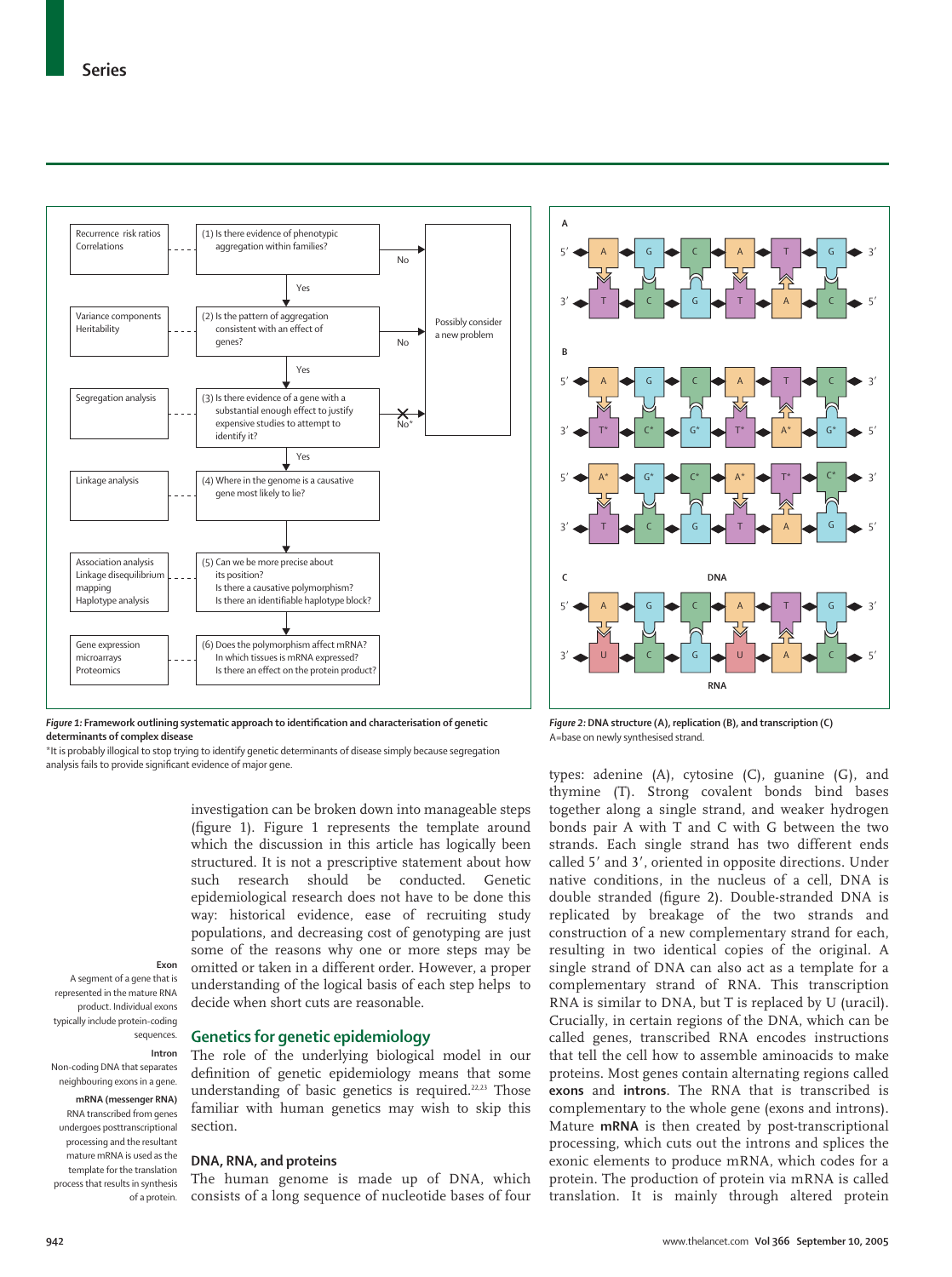

#### *Figure 3:* **Crossing over and recombination**

Two hypothetical loci, U and V, are sited 20% and 30%, respectively, along the length of chromosome 14. They existed as alleles  $U_1$  and  $V_7$  on chromosome  $14_{\text{part}}$  (the chromosome derived originally from the man's father) and alleles U. and  $V_4$  on chromosome  $14<sub>MAT</sub>$  (the chromosome derived originally from the man's mother). Crossovers at 23% and 59% along the chromosome produce two mixed chromosomes. In this example, the right-hand chromosome is transmitted to the gamete, containing alleles  $U_3$  and  $V_7$  These two alleles were independently derived from the man's mother and the man's father, respectively.

function that changes in the DNA sequence affect health and disease.

#### **Human genome and variation in DNA sequence**

The complete DNA sequence is the human genome, and the repertoire of proteins is the proteome. The **haploid** genome is about 3·3 billion bp. Some 3% of the genome consists of coding sequences, $23$  and there are 30 000–40 000 protein-coding genes.24–26 99·9% of the genome of any two unrelated individuals is identical, but the DNA sequence may vary between two versions of the same chromosome in several ways.

Many different types of DNA sequence variant exist, and they can be classified in different ways $3$ —eg, by the physical nature of the sequence variation, by the effect on protein formation, and by the associated susceptibility to a disease. The two most important structural classes are **microsatellites** and **single nucleotide polymorphisms (SNPs)**. **Alleles** are differentiated by the number of repeats (eg,  $CA_{12}$  indicates 12 CA repeats in a row). Microsatellites are highly variable and most people are heterozygous at any given **locus**. Coding regions tend not to contain microsatellite sequences. SNPs, by contrast, represent variation in a single nucleotide. As of July, 2005, the number of known SNPs (with a unique position) in the human genome exceeded 10 million, and more than half these had been independently validated. Although individual SNPs might carry limited information, their ease of typing and large number means that they are widely used in genetic epidemiology.26

SNPs in protein-coding regions are non-synonymous or synonymous, depending on whether they do or do not modify the aminoacid sequence in the gene product. **Non-synonymous SNPs** can also be called coding SNPs.26 Intronic and intergenic SNPs lie in the non-coding regions. A non-synonymous SNP in a coding sequence is generally more likely than other classes of SNP to affect the function or availability of a protein.<sup>26</sup> However, all types of SNP can cause disease, for example by altering the regulation of transcription of a critical protein. The true distribution of disease-associated variants between non-coding and coding sequences is unknown.26

# **Chromosomes, gamete formation, and recombination**

The human genome is distributed among 46 chromosomes, 22 homologous pairs of autosomes and one pair of sex chromosomes. The complete set is the **diploid** complement. One chromosome in each of the 22 homologous pairs is derived from the mother and one from the father, and the two homologues will have the same sequence of genes in the same positions, but they will usually exhibit sequence variations at several loci and can therefore be distinguished.

The cell division and accompanying replication and partitioning of DNA that leads to the formation of sperm and ova is meiosis.<sup>23</sup> Each gamete receives (at random) one member of each homologous chromosomal pair.

It might seem that there is a 50% probability that any given gamete receives one chromosome rather than the other from a particular homologous pair, and that there are 2 to the power of 23 distinct gametes that any given individual might produce. Crucially, however, this is not the whole story. At gamete formation, the choice is not between the whole of one chromosome or the whole of the other. Instead, the gamete receives a mixture of the two homologous chromosomes because of crossover events (figure 3). Crossovers can split alleles that lie together on a common parental chromosome and can result in alleles that originally came from different grandparents being on the same chromosome.

Gene mapping makes use of recombination. The further apart two genes are, the higher the probability of an odd number of crossovers (odd numbers cause recombination), to a maximum of 50%. The recombination fraction (the proportion of meioses that result in a recombination) is an indication of how far apart two genes are. This fraction can be mathematically

See http://www.ncbi.nlm.nih. gov/SNP/snp\_summary.cgi

#### **Haploid**

Gametes (sperm and ova) are haploid. They contain only one member of each homologous chromosomal pair (for example, only one version of chromosome 14). All ova have chromosomal complement 23,X and sperm are either 23,X or 23,Y. When sperm and ova fuse to form a zygote, the diploid chromosomal complement is restored.

#### **Microsatellite**

Microsatellites consist of multiple repeats of a short sequence (typically 2–8 bp) such as:  $CACACA$  . The alleles of a microsatellite are differentiated by the number of repeats they involve (eg, CA., would denote 12 CA repeats in a row).

#### **Polymorphism**

Implies genetic variation at a designated locus. A locus that is polymorphic has at least two alternative alleles. Unfortunately, polymorphism has alternative, more specific definitions (none universally accepted), an important example being "the existence of two or more genetic variants (alleles, [other] sequence variants, chromosomal structure variants) at significant frequencies in the population."<sup>22</sup> In this series, polymorphism is used either as a component of the term single nucleotide polymorphism (see below) or it refers simply to a locus at which genetic variation is evident. Unless stated otherwise, its usage implies nothing about the type of variation observed or its frequency.

#### **Single nucleotide**

**polymorphism (SNP)** A DNA variant that represents variation in a single base. A common SNP can be defined as a locus at which two SNP alleles are present, both at a frequency of 1% or more.<sup>109</sup> Across the human genome there could be 10 million common SNPs.<sup>109</sup>

#### **Allele**

If the DNA sequence at a given locus (often a gene or a marker) varies between different chromosomes in the population, each different version is an allele. If there are two alleles at a given locus, the allele that is less common in the population is the minor allele.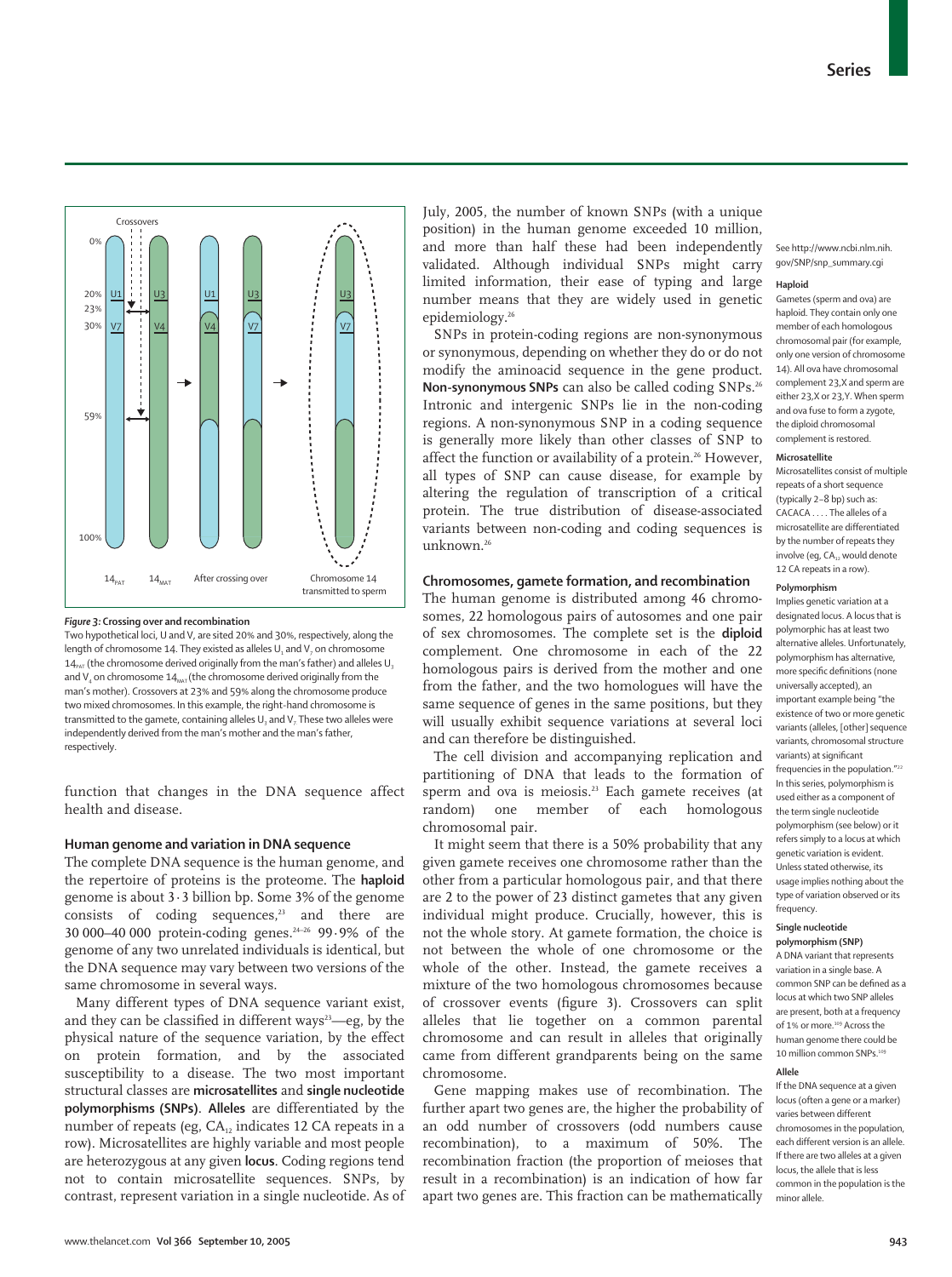### **Locus**

A locus is a unique chromosomal location defining the position of an individual gene or DNA sequence. In genetic linkage studies, the term can also refer to a region involving one or more genes, perhaps including noncoding parts of the DNA.

#### **Non-synonymous SNPs**

An SNP that alters the DNA sequence in a coding region such that the aminoacid coding is changed. The new code specifies an alternative aminoacid or changes the code for an aminoacid to that for a stop translation signal or vice versa. Synonymous SNPs alter the DNA sequence but do not change the protein coding sequence as interpreted at translation, because of redundancy in the genetic code: several different codes can specify the same aminoacid. Nonsynonymous SNPs can also be called coding SNPs.

#### **Diploid**

Most human cells are diploid, containing all 46 chromosomes: one copy of both members of each homologous pair (eg, two versions of chromosome 14). The full diploid human chromosome complement can be expressed as 46,XX in a woman and 46,XY in a man.

# **Centimorgan**

1 centimorgan (cM) corresponds to a region within which a crossover is expected once every 100 meioses. This implies a 1% chance of a single crossover at a single meiosis, and because the probability of a double crossover is exceedingly small (about 0·01%), this also corresponds to a chance of roughly 1% of recombination at each meiosis.

#### **Haplotype**

A series of alleles at linked loci along a single chromosome.

#### **Phase**

Denotes the haplotypic configuration of linked loci. The diplotype U.U<sub>2</sub>-V.V<sub>2</sub> is consistent with two possible phases: (1)  $U_1$ – $V_1$  on one chromosome and U<sub>2</sub>–V<sub>2</sub> on the other; or  $(2)$  U<sub>1</sub>–V<sub>2</sub> on one chromosome and  $U, -V$ on the other. If a child receives  $U_1$ –V<sub>1</sub> on a paternally derived chromosome from a father with diplotype U,U<sub>2</sub>-V,V<sub>2</sub> it either implies that the father was in phase (1) and no recombination has occurred, or he was in phase (2) and there has been recombination.

transformed into an expected number of crossover events. Distance along a chromosome can be expressed in **centimorgans**. The relation between the length of DNA as measured in bp or centimorgans varies between men and women and from place to place in the genome, but a rule of thumb is that 1 centimorgan corresponds to about 1 billion bases.<sup>27</sup>

#### **Genotypes, haplotypes, and phenotypes**

Although the genotype is sometimes used to refer to the overall genetic constitution of an individual.<sup>23</sup> genetic epidemiologists use the term to refer to a particular locus. If three loci—U, V, and W—lie on a given chromosome and we take alleles  $U_i$ ,  $V_i$ ,  $W_j$ , along one homologous chromosome and  $U_1$ ,  $V_2$ ,  $W_1$  along the other, the genotypes of the individual at the three loci are  $U_1U_2$ ,  $V_2V_2$ , and  $W_1W_2$ . Expressed in this manner, a genotype has no natural order and the genotypes would have been the same if the two chromosomes had carried  $U_1, V_2, W_3$ , and  $U_3, V_2, W_4$ . The allelic configuration along a single chromosome is called a **haplotype** and the haplotypes do differ between these two scenarios. The haplotype information in a parent is also known as the **phase** of that parent's meioses.<sup>27</sup>

Throughout this series, phenotype will be used interchangeably with trait to refer to a measurable characteristic of an individual that is not itself a genotype.23 This definition includes binary disease states (presence or absence of asthma) and quantitative characteristics (systolic blood pressure). Some simple binary phenotypes are only present (or expressed) if there are two copies of an abnormal allele, in which case the allele is recessive. If an abnormal phenotype can be expressed in full with just one copy, the abnormal allele is dominant. An intermediate state often exists (**penetrance**). If penetrance in a heterozygote lies between the penetrance of the two corresponding homozygotes, this gene is codominant. If expression depends on age, penetrance can be modelled in terms of differing distributions of the age-at-onset by genotype. These concepts all extend to traits defined on fully quantitative or ordinal scales.

## **Fusion of genetics and epidemiology**

The fusion of epidemiology and genetics provides the foundation for genetic epidemiology<sup>22,28,29</sup> (figure 1). We focus on assessment of indirect evidence for a genetic contribution to disease causation through the study of familial aggregation and segregation analysis, because these topics are not covered in detail elsewhere in the series.

#### **Phenotypic aggregation within families**

It is important to distinguish between the clinical sense of familial clustering (extended families that happen to have multiple cases of a disease or syndrome of interest) and the epidemiological sense of familial aggregation (there is, on average, a greater frequency of disease in close relatives of individuals with the disease than in relatives of individuals without the disease). Simple analyses of familial aggregation treat the family like any other unit of clustering. In addressing whether there is phenotypic aggregation within families, no attempt is made to determine the cause of any aggregation.

#### *Binary traits*

If the phenotype is a binary trait, familial aggregation is often assessed by the recurrence risk ratio<sup>30</sup> or allied measure.31 The pattern of recurrence risk ratios across different types of relatives can provide valuable information about the origin of a binary trait, $30$  and can inform the statistical power of linkage studies.15 The recurrence risk ratio is a ratio of prevalences—"the proportion of a population that has a [particular] disease at a specific point in time".<sup>32</sup> The recurrence risk ratio  $(\lambda_{\nu})$  in relatives of type R is the prevalence of the disease in relatives of type R of affected cases  $(P_p)$  divided by the prevalence in the general population (P). If the relatives are siblings,  $\lambda_s$  and P<sub>s</sub> would be used. P and P<sub>R</sub> will almost always be estimates, so  $\lambda$  will be an estimate too.

Prevalence is difficult to estimate. First, the disease (phenotype) must be assessed carefully, taking into account issues such as disease definition, age at onset and duration.<sup>33</sup> Second, the study sample must be representative of the target population, to avoid systematic overrecruitment or underrecruitment of those with disease. It can be necessary to invest substantial resources to ensure a high response rate to guard against such biases.

In genetic epidemiology, as in mainstream epidemiology, it is often difficult to obtain a representative or random sample of the general population that is large enough to ensure adequate statistical power. Consequently, families are often recruited precisely because they have affected members. This outcome-based sampling is often more informative and increases power. Furthermore, it has obvious benefits for a study aimed at estimating  $\lambda_{\nu}$ , the prevalence of disease in a particular subgroup of relatives. However, because the familial determinants of the trait of interest are usually unobserved in a study of familial aggregation, this sampling method can lead to severe ascertainment bias. Furthermore, the data to estimate  $P_R$  can come in many different forms.<sup>34</sup> The consequences of non-random sampling must be considered carefully, and any ascertainment bias should be dealt with in the analysis.<sup>34-44</sup> If necessary, expert advice should be sought. These are not trivial issues. The same concerns apply equally well to other measures of familial aggregation and to the investigation of the pattern of aggregation within families.<sup>36-39,43,44</sup>

Three interpretational issues warrant emphasis. First, the prevalence of many complex diseases increases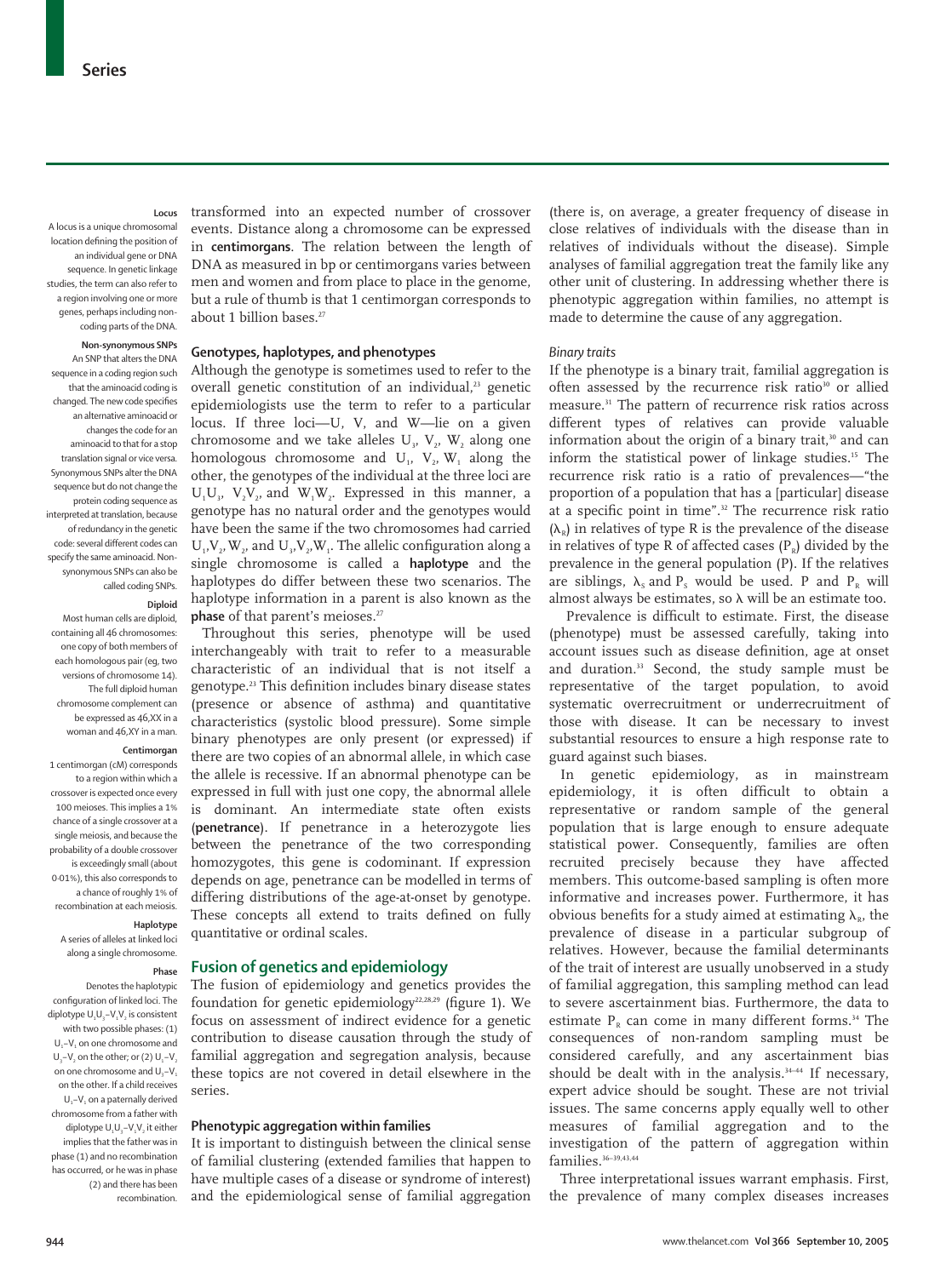steeply with age, whereas  $\lambda$  often declines.<sup>45</sup> Careful attention must therefore be paid to the age distributions of both the general population sample and the relatives and, at the very least, adjustments must be made for any differences between the two. Second, if a phenotype is common (eg,  $P=0.5$ , as it roughly is for some measures of skin-prick sensitivity to common allergens<sup>46</sup>),  $\lambda_{R}$ cannot be greater than 2·0, even if every available relative is affected. Comparisons of  $\lambda_{\rm R}$  across different diseases or different settings thus require care. Third,  $\lambda_{\nu}$ measures the combined effect of all causes of familial aggregation, not just the effect of genes. In some settings (and in a later paper in this series $47$ ), the term familial relative risk is used instead of  $\lambda$ .<sup>48</sup>

# *Quantitative traits*

Assessment of familial aggregation of a continuous trait, such as (untreated) blood pressure, is most commonly undertaken with a correlation or covariance-based measure such as the intrafamily correlation coefficient (ICC). This approach dates back more than a century to Galton<sup>49,50</sup> and Pearson.<sup>51</sup> The ICC indicates the proportion of the total variability in a phenotype that can reasonably be attributed to real variability between families.52 Thus, the assessment of aggregation of a continuous measure in genetic epidemiology is fundamentally no different from, and could be viewed as predating,10,50 analogous problems in traditional epidemiology and social science.52,53 Consequently, techniques such as linear regression and mulitilevel modelling analysis of variance<sup>52-58</sup> can be imported directly into genetic epidemiology. As with the binary phenotype, non-random ascertainment can seriously bias an ICC.<sup>42</sup>

## *Interpretation*

For many complex diseases, the average  $\lambda_{\rm R}$  in first-degree relatives is around 2.45 It tends to be greater the younger the age at onset in the affected individual,<sup>45</sup> to fall as the familial relationship becomes more distant,<sup>30</sup> and to increase as the number of affected relatives of the at-risk individual rises. Although a  $\lambda_n$  of 2 might appear modest, it does suggest that uncovering all sources of familial aggregation might well be worthwhile. A moderate  $\lambda_{\nu}$ generally implies the presence of underlying familial risk factors (genetic or non-genetic) that are at least an order of magnitude stronger than  $\lambda_{R}$  itself.<sup>59,60</sup> This effect strengthens with the rarity of the determinant in question. For example, dominant alleles in the *BRCA1* gene affect about 1 in 500 women, and result in a ten to 20-fold increase in the risk of breast cancer. But this increase only slightly raises the risk of disease in firstdegree relatives across the population  $(\lambda_{\rm R})$  is about 1 · 1). A value of  $\lambda_{R}$  of around 2 would also be consistent with a number of common alleles each associated with a more modest relative risk. Knowing  $\lambda_{\nu}$  alone does not tell us which genetic or familial model is most likely.

Because a simple assessment of familial aggregation takes no account of the underlying biology, one should not assume that evidence of familial aggregation implies genetic effects. For many complex diseases, the nongenetic risk factors identified to date have a modest effect and are weakly correlated in relatives. They therefore seem to explain little familial aggregation. For example, known risk factors such as parity, age at menarche, age at menopause, and body-mass index explain less than 5% of the enhanced risk of breast cancer in first-degree relatives of affected people.<sup>60</sup> But such determinants are probably just surrogates for aetiologically stronger factors that are as yet beyond the reach of epidemiology. They are typically measured by questionnaire and can be subject to substantial measurement error. Such errors attenuate both their apparent effect on risk and their estimated correlation between relatives. Consequently, the non-genetic contribution to familial aggregation might be greatly understated: this point is often overlooked.

# **Explanation for the pattern of aggregation**

# *Variance components modelling*

To estimate the extent to which any familial aggregation identified is caused by genes, we need a biologically rational model that specifies how a phenotype of interest might be modulated by the effect of one or more genes. One of the most common is the additive genetic effects model (panel 1).10,61,62 The model needs to incorporate some measure of the extent to which different classes of relatives have different probabilities of sharing alleles that are identical by descent (panel 2). With both these elements it is possible to quantify, by hierarchical variance components modelling for example,<sup>55,57,61,62</sup> the extent to which genetic variability might be consistent

# *Panel 1:* **Additive genetic effects**

One of the simplest paradigms for the effect of genes on a continuous complex trait is the additive genetic effects model.10,29,61,62,63,65 There are assumed to be an unspecified number of genes that influence the trait, each with an unspecified number of alleles. The model implies that a given allele at a given locus adds a constant to, or subtracts a constant from, the expected value of the trait. The amount added or subtracted varies in an unknown way from allele to allele and from locus to locus. For example, suppose gene G had four alleles:  $G_1$  adds 3 to the trait;  $G_2$  adds 6;  $G_3$ subtracts 2; and  $G_4$  adds 1. The contribution of G to the expected value of the trait in an individual who is, for example,  $G_1G_2$  is +9. The effect that any one allele exerts is assumed to be the same regardless of which allele it is paired with. Unless there is a marked departure from this assumption (eq,  $G<sub>1</sub>$  adds 6 if paired with G<sub>2</sub> but subtracts 3 if paired with G<sub>2</sub>) the additive model will usually capture much of the aetiological information that can reasonably be explained by genes.

# **Penetrance**

The probability that a particular phenotype is expressed in a person with a particular genotype.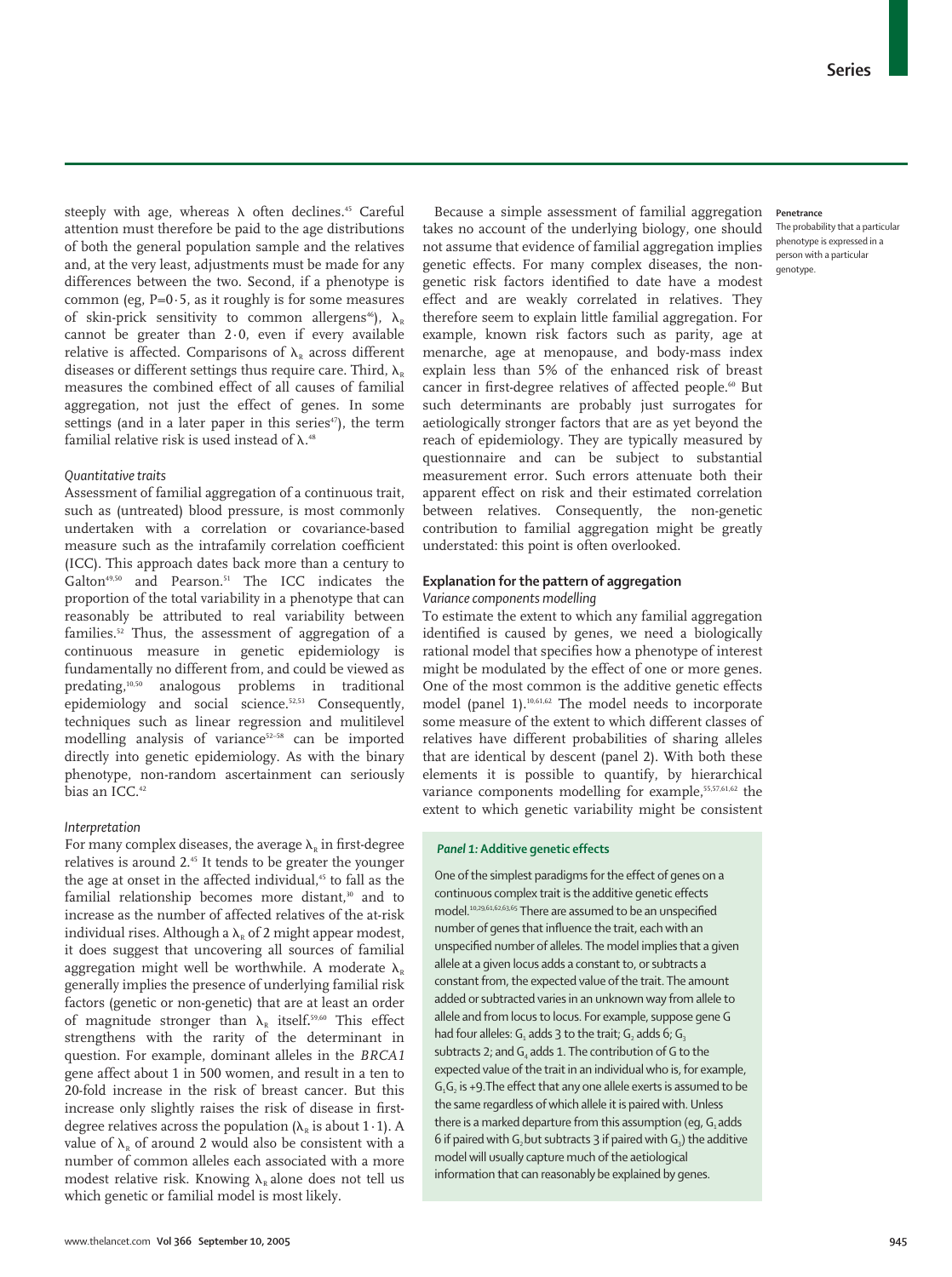#### *Panel 2:* **Identity by descent and identity by state**

If two parents both of genotype  $G_1G_2$  have two children who are also  $G_1G_2$ , these offspring could have received their  $G_1$  from the same parent (case A) or one from either (case B). If the  $G_1$ alleles are from different parents then so are the G<sub>2</sub> alleles. Any two individuals with genotypes  $G, G$ , are said to share two alleles that are identical by state (IBS), irrespective of the origin of the two alleles and irrespective of whether the two individuals are related. An allele is identical by descent (IBD) only if it has been inherited directly from a common ancestor (which could be one of the two individuals themselves). Thus, the siblings in case A share 2 alleles IBD, and those in case B share no alleles IBD. Excess sharing of IBD alleles differentiates relatives from non-relatives, and this sharing is generally most important in genetic epidemiology. The table illustrates the patterns of IBD sharing between relatives.

with the familial patterns of variability in the phenotype. Other genetic and non-genetic models might also be consistent with the data, so a good fit of any one model does not prove that that model is right.

This approach can be extended to include the covariance or correlation patterns (or both) that would be expected for other more complex models of genetic determination; for example, by including genetic dominance (see a later paper in this series<sup>64</sup>) in addition to additive genetic effects.10,55,61–63,65 One can also allow for correlation or covariance patterns due to unmeasured environmental determinants that are shared by a whole family, those that are shared just by siblings, and those which wax and wane as individuals spend time living together or living apart.<sup>29,55,57,61-63</sup> Finally, many environmental and lifestyle exposures are unique to an individual. These unshared determinants contribute nothing to the tendency for relatives to be more similar than non-relatives (ie, they do not contribute to the covariance between relatives), but they do affect the total variability of a quantitative trait. Many methodological developments in this area come from work on the analysis of twin studies.<sup>55,66,-68</sup>

Crucially—and this point is often misunderstood variance components analyses require no information about genotypes or measured environmental determinants. No blood needs to be taken for DNA analysis. However, if information is available about specific genes and environmental determinants, it can be added to the analysis. Panel 3 gives pointers to types of variance component modelling most commonly used in genetic epidemiology.

#### *Heritability*

One of the principal reasons for fitting a variance components model is to estimate the variance attributable to additive genetic effects. This quantity (S $^{\rm 2}{}_{\rm A})$ represents that component of the total phenotypic variance (S $^2$ <sub>T</sub>), usually after adjustment for measured genetic and non-genetic determinants, that can be attributed to unmeasured additive genetic effects (panel 1). Heritability in the narrow sense is defined as  $S<sup>2</sup>_{A}$  divided by  $S<sup>2</sup>_{T}$ . Particular family studies, especially those including monozygous twins, also allow estimation of  $S^2_{\;G}$ , the phenotypic variance attributable to all genetic effects, including non-additive effects at individual loci and between loci (see a later paper in this series $^{64}$ ). Heritability in the broad sense is defined as  $\rm S^2_{\ c}$ divided by  $S^2$ <sub>r</sub>.

Heritability is a beguiling concept but is open to misinterpretation. It is not about cause in itself, but about the causes of variation in a particular trait in a particular population at a particular time.<sup>10,29,77</sup> Fisher<sup>78</sup> pointed out that although the numerator has a simple genetic meaning, the "hotch-potch of a denominator" does not.<sup>78</sup>  $\mathsf{S}^{\scriptscriptstyle 2}_{\scriptscriptstyle \rm T}$  conflates the variance attributable to genes and to shared environment and residual variance attributable to unshared and unmeasured determinants and to measurement error. In consequence, heritability for a given phenotype can vary quite substantially from setting to setting, and even within a given setting.<sup>7,77</sup>

Heritability is formally defined for quantitative traits.<sup>77</sup> For binary traits, it is usually calculated by invoking a hypothetical construct known as liability, and applying a version of variance components modelling. Liability is an underlying, unobservable, normally-distributed trait that is assumed to determine the probability that an individual develops the disease of interest.<sup>62,74,77,79</sup> Unfortunately, with a binary phenotype, the heritability of the liability does not have a clear meaning and is prone to confused interpretation.<sup>45,80-83</sup>

Some scientists and the media treat heritability as meaning the extent to which a trait is caused by genetic factors. This view is incorrect. If a trait is dependent upon a particular allele for which everybody is homozygous, variation at that locus will play no part in determining the

|                                           | Parents   | Parent-child | <b>Full siblings</b> | Grandparent-grandchild | Uncle-niece | <b>First cousins</b>             | <b>Half siblings</b> | <b>Identical twins</b> |
|-------------------------------------------|-----------|--------------|----------------------|------------------------|-------------|----------------------------------|----------------------|------------------------|
| IBD sharing at a single locus             |           |              |                      |                        |             |                                  |                      |                        |
| Expected probability 2 alleles shared IBD | $\Omega$  |              | 0.25                 |                        |             | $\Omega$                         |                      |                        |
| Expected probability 1 allele shared IBD  | $\Omega$  |              | 0.5                  | 0.5                    | 0.5         | 0.25                             | 0.5                  | 0                      |
| Expected probability 0 alleles shared IBD |           |              | 0.25                 | 0.5                    | 0.5         | 0.75                             | 0.5                  | 0                      |
| Proportion of alleles shared IBD          | Exactly 0 | Exactly 0.5  | On average 0.5       | On average 0-25        |             | On average 0.25 On average 0.125 | On average 0.25      | Exactly 1              |
|                                           |           |              |                      |                        |             |                                  |                      |                        |

*Table:* **Characteristic IBD sharing for different categories of relative on the assumption that parents are unrelated**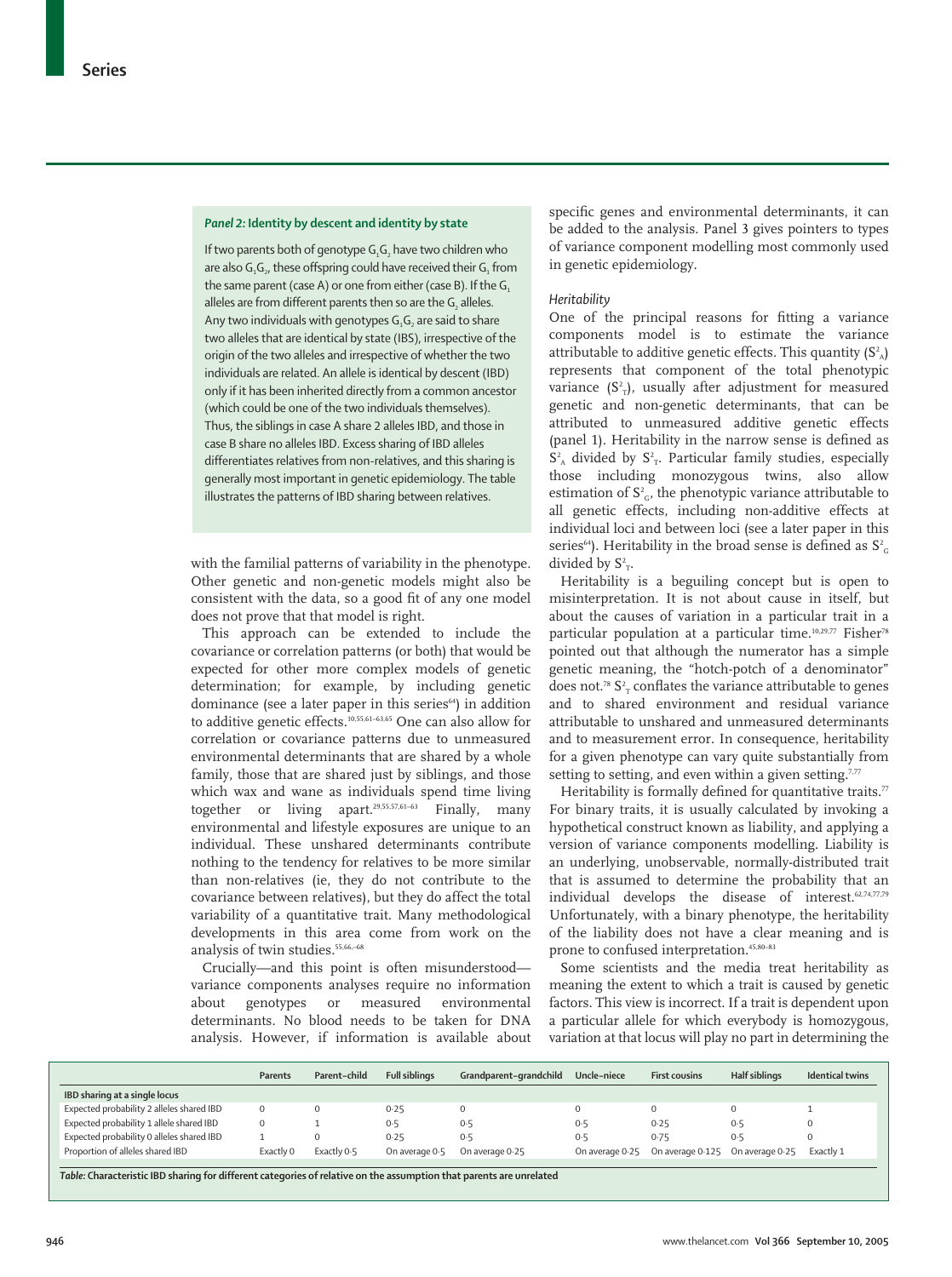variance of the trait, and will not contribute to heritability. A near-ubiquitous environmental exposure will also make little or no contribution to the denominator,  $S^2_{T}$ . Interpretation also depends on which covariates are included. For example, including an important environmental covariate might well decrease  $S_{T_{n}}$  but leave *S2 <sup>A</sup>* unchanged, which will apparently increase the heritability in the narrow sense. For these reasons, it is often preferable to quote the magnitude of the variance components (such as  $S^2$ <sub>A</sub>) individually.<sup>68,78,84</sup>

If there are so many pitfalls in the interpretation of heritability, why calculate it? The power of most studies to discover genes is positively associated with the heritability of the trait of interest; so, all else being equal and if the option exists, analytical efficiency can be enhanced by selecting a study population in which the heritability of the trait of interest is believed to be high. Furthermore, subject to all the caveats, knowledge that a trait of interest has high heritability can support a study that proposes to investigate the genetic determinants of that trait. Equally, if heritability is low, those contemplating doing or funding the study are forewarned that genetic effects might be difficult to find. In either case, interpretation demands expert understanding of the nature of the trait.

# **Justification for expensive studies**

Is there evidence of one or a few genes with substantial enough effect to justify expensive studies? This question falls under the scope of segregation analysis.29,85,86 Are there one or more major genes (ie, genetic variants that have a strong effect on susceptibility, however rare they may be) whose mendelian segregation within families explains all or part of the observed familial aggregation of the trait of interest? This information may be useful in its own right,<sup>87</sup> and it could also be used to generate estimates for a parametric linkage analysis<sup>88</sup> (see a later paper in this series<sup>12</sup>).

Elston<sup>89</sup> defines segregation analysis as: "the statistical methodology used to determine from family data the mode of inheritance of a particular phenotype, especially with a view to elucidating [major] gene effects". Although computationally demanding, it is now possible to fit models (to estimate allele frequencies and risk functions) that include more than one mode of inheritance, providing the family structures have sufficient information (eg, Cui and colleagues' work on breast cancer genetics<sup>90</sup>). Like variance components analysis, classical segregation analysis has no requirement for observed genotypes. It can be viewed as a special case of the investigation of familial aggregation, often focusing on the pattern of aggregation within individual families rather than averaging across the population. The results of a segregation analysis can be very sensitive to inappropriate adjustment for ascertainment.<sup>38</sup>

How substantial the effect of major genes must be before they are deemed worthy of biological

## *Panel 3:* **Fitting of variance components models**

Variance components analysis can be undertaken with conventional statistical models such as maximum likelihood<sup>65</sup> and generalised least squares,<sup>55</sup> or Markov chain Monte Carlo based approaches.57 Genetic epidemiologists use various approaches to aid the specification of such models, including path analysis, which was invented by Sewall Wright nearly 100 years ago<sup>69</sup> and the fitting is achieved by various programs;<sup>54,55,61,70-73</sup> the details are beyond the scope of this article but a key feature is flexibility. So, if information is available about characterised genotypes, measured environmental determinants, and known demographics, it can enter the analysis. Equivalent approaches can also be used for binary phenotypes<sup>55,57,74</sup> and for traits that can best be expressed as a survival time,<sup>75,76</sup> such as age at onset or age at death.

investigation depends on many factors. These include the prevalence of the deleterious variant(s), the prevalence and natural history of the disease they might cause, and the strengths of other genetic and environmental influences on the same disease. Furthermore, account can also be taken of the potential usefulness of information about the cause of disease that might come from identifying a particular genetic variant as being related to the disease. These important issues will be discussed in a later paper in this series.<sup>91</sup> Whether a particular segregation analysis can detect a major gene effect or not also depends on other factors, including the quantity and quality of the family data that are available. In light of all of these uncertainties, it seems irrational not to progress with further investigation of a putative gene effect simply because a segregation analysis has failed to provide evidence for a major gene (figure 1).

Segregation analyses have been used less often since the revolution in DNA technology. This decline is partly due to concurrent increases in computational power so

# *Panel 4:* **A simple association analysis**

The simplest class of association analysis involves a binary disease trait and a functional gene with two alleles, and requires an adequate number of unrelated individuals to have been typed for the gene of interest and classed as having, or not having, the disease. The simplest approach is to construct a  $2\times 3$  table:

|                | G.G. | G, G, | G, G, |
|----------------|------|-------|-------|
| Disease        | 109  | 118   | 26    |
| No disease 138 |      | 88    | 21    |

We focus on analyses based on the distribution of genotypes by disease status . A conventional  $\chi^2$  test (with 2 degrees of freedom) takes the value 8.23 (p=0.016) implying significant heterogeneity in the risk of disease associated with the three genotypes.  $\chi^2$  test for linear trend is 6·23 (p=0·013). Logistic regression suggests that, on average, each additional copy of  $G_2$  increases the odds of disease by a factor of 1.41 (95% CI 1.07-1.85). How these results are interpreted depends critically upon whether this is a one-off test on a single candidate gene (when the analysis can be interpreted at face value), or whether this is merely one marker gene among many tested, so demanding adjustment for multiple testing and the very low a-priori probability that a given locus is truly associated with the disease (see a later paper in this series 64).<sup>16-19</sup>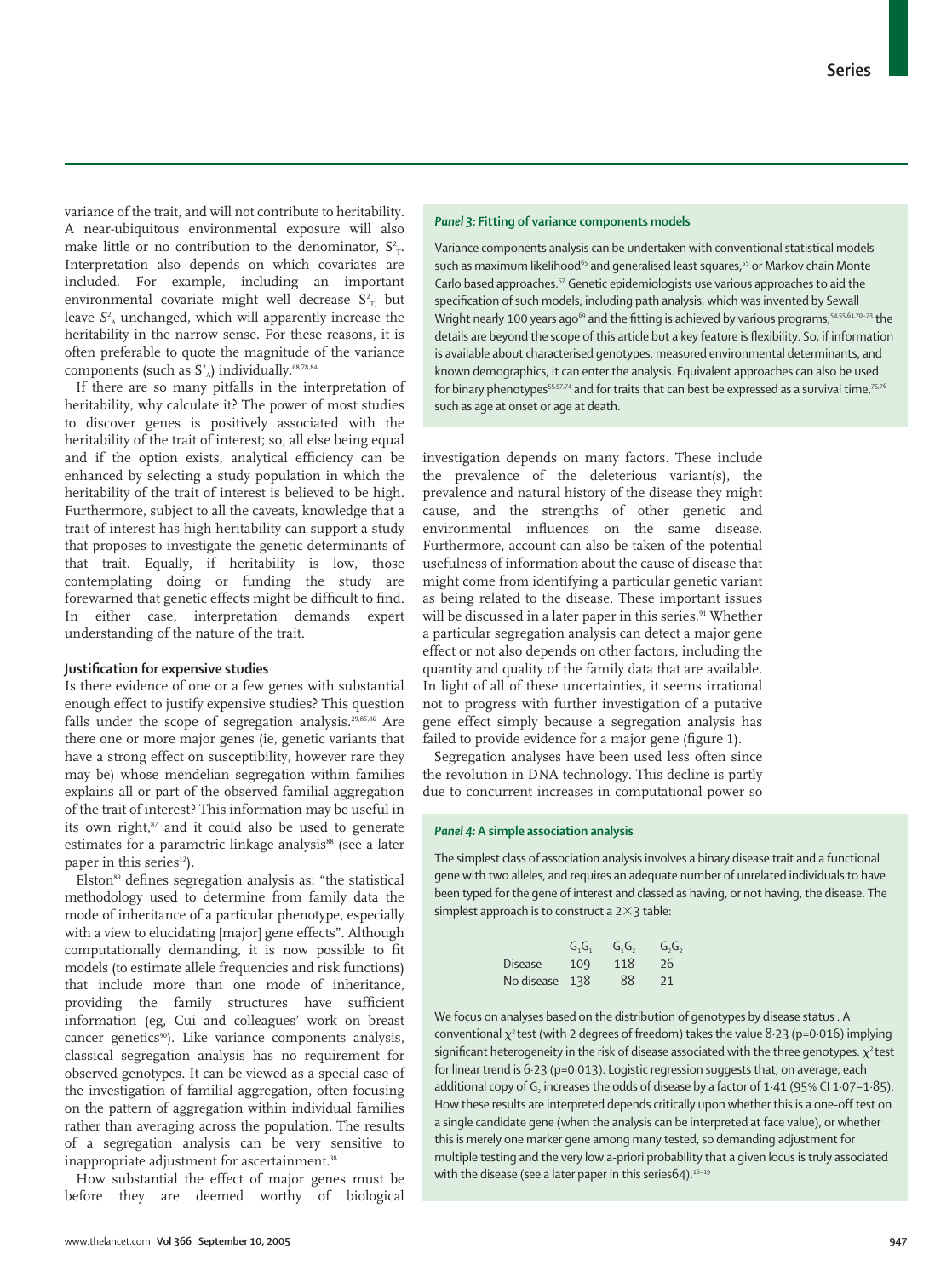## *Panel 5:* **Linkage disequilibrium** *vs***simple linkage**

A functional gene (D) which affects a binary disease trait lies 0·01 cM away from a known marker. Suppose that, 2000 generations ago, a new, deleterious mutation (D\*) appeared in a single individual on a chromosome that happened to carry the allele  $M_{17}$  at the marker. Any individual who carries D\* today will have inherited the relevant part of the original disease-bearing chromosome via an inheritance pathway that will have involved 2000 meioses. For the given distance between marker and disease gene, the probability of a crossover at any one meiosis will be 0·0001, and the probability of no crossovers in any of the 2000 meioses will be  $(1-0.0001)^{2000}$  (ie, 0.82). This could well allow detection of a population-wide association between the disease and  $M_{17}$  even though  $M_{17}$  has nothing to do with the cause of the disease. This is linkage disequilibrium (see Cordell and Clayton<sup>64</sup>). Linkage disequilibrium implies linkage that is so tight that it leads to an association at the population level, unlike simple linkage where the two loci tend to be further apart and the chance of recombination at any single meiosis is greater. Here, a disease-causing variant might be closely associated with marker allele M<sub>3</sub> in one family but equally closely with M<sub>8</sub> in another. The within-family associations over a few generations are strong and consistent, but there is no systematic association across the population as a whole.

> that one can now handle complex parametric linkage models (see a later paper in this series<sup>12</sup>). Furthermore, linkage analyses for complex diseases are now often based on non-parametric methods (see a later paper in this series<sup>12</sup>) so that parameter estimates from segregation analyses are no longer needed. Segregation analysis might come back into favour when the more common major genes are identified, to inform strategies for detection of secondary genetic determinants of disease.

#### **Location of a causative gene**

Having obtained evidence of a likely genetic component in the cause of a complex disease (without genotyping genes), the next step is to locate and identify any causative genes. One option is to move straight to the obvious candidates (see section on association analysis), but for most complex diseases there are so many candidates and so many genes whose usual effects are completely unknown (let alone their effects when they carry sequence variants) that candidate gene work is often preceded or accompanied by an attempt to localise regions of the genome that are aetiologically relevant.

Major genes for monogenic conditions have been located by linkage analysis,<sup>13</sup> but there have been far fewer successes with complex diseases.<sup>92,93</sup> This is mainly because of limitations to statistical power (see a later paper in this series<sup>12</sup>). For example, most true effect sizes tend to be small when averaged across the population, complex phenotypes are often multidimensional and subject to substantial measurement error, there is marked aetiological heterogeneity, and the measurable predictor variables might not be strongly associated with the actual causative agent(s).

Genetic linkage analysis<sup>12</sup> is perhaps the best example of a common investigative approach in genetic epidemiology that derives almost entirely from a consideration of the underlying genetics. There is no precise analogue in

traditional behavioural and environmental epidemiology, although there are parallels in other specialised fields of epidemiology that must also incorporate a biological model, for example in infectious disease epidemiology. Genetic linkage analysis<sup>88,94-96</sup> relies entirely on the tendency for shorter haplotypes to be passed on to the next generation intact, without recombination events at meiosis. If a marker can be identified that is passed down through a family such that it consistently accompanies the disease of interest, this suggests a gene with a functional effect that is located close to that marker.

This focus on the underlying biology should not obscure the importance of clinical knowledge accrued over many years: identification of familial syndromes has been crucial in the success of linkage studies of complex disease. The reason is that one is often attempting to reduce the complex disease to one of its monogenic forms. An example is the syndrome of bowel cancer that led to the identification of the cancer-predisposing role of mutations in DNA mismatch repair genes.<sup>97-99</sup> This disease was historically referred to as hereditary nonpolyposis colorectal cancer or Lynch syndrome.100 Other examples are familial breast-ovary syndrome (*BRCA1*) 101 and the female and male breast cancer syndrome (*BRCA2*).102

# **Association analysis**

Traditional epidemiology often asks whether it can be proved that, across a study population as a whole, measured environmental exposure E is consistently asso*c*iated with observed disease D. Association analysis in genetic epidemiology asks the same question of genetic exposures. This approach can be seen as traditional epidemiology applied to genotypes or alleles across a population (panel 4), and many of the analytical approaches used in epidemiology and medical statistics can be applied directly to association analyses in genetic epidemiology. These include univariate methods and regression analysis.58.103,104 Furthermore, the approaches outlined above and in panel 3 can be extended to deal with data that have a complex correlation structure including: family data; longitudinal data; data naturally subject to geographical or temporal clustering; and/or data collected under a multistage sampling scheme and applied to phenotypes in various classes, including binary traits, continuous normally distributed traits, and time to event (survival time).<sup>54.55.75</sup>

Association analysis is covered in later papers in this series.<sup>64,105,106</sup> so we will limit ourselves to a few comments. A test of association can be informative even when based on genetic variants that are not functional. It can also be useful to detect linkage disequilibrium (panel 5) between a disease and a non-functional marker.20,107,108 An association analysis based on a putative functional genetic variant can be called direct and one based on linkage disequilibrium with a marker indirect..<sup>64,105,106</sup> Indirect association analysis allows finer mapping than conventional linkage analysis.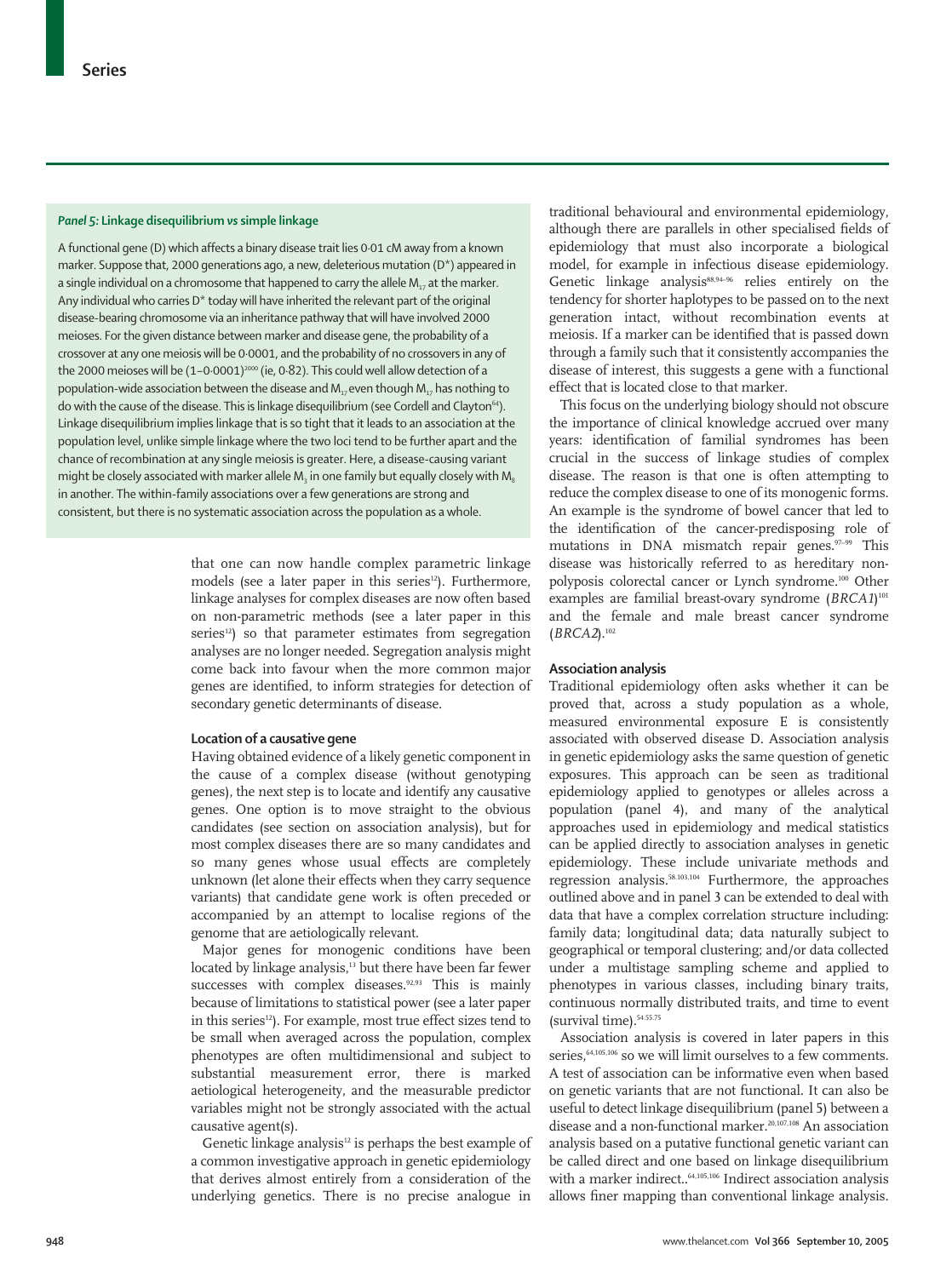The International HapMap Project seeks to map out regions of linkage disequilibrium and "develop a haplotype map of the human genome".<sup>109</sup> One exciting opportunity is the potential for whole genome scans based on indirect association rather than linkage analysis; however, there are still many challenges.<sup>26</sup>

A potential problem for association studies using unrelated cases and controls is ethnic stratification, which can mimic the signal of association and lead to more false positive results or to missed real effects.107,110,111 This problem has been put forward as one explanation for the repeated failure to replicate positive findings in genetic epidemiology.112,113 The effect of population stratification on the results of association analyses are potentially more severe when small effects are studied in very large studies.111 This result has important implications for national biobanks and large case-control initiatives. This concern is the subject of much debate and study at a national level in the UK.111–115

Addressing population stratification demands an understanding of both the underlying biology and the relevant epidemiology.91,111,116–119 Approaches to dealing with such stratification will be discussed in detail later in the series.<sup>64</sup>

## **Gene expression and gene product function**

The identification of genes that might be implicated in complex diseases only partly explains the biological pathways that lead to disease. The fuller picture requires knowledge of gene expression and gene product function, and the place of DNA, RNA, and proteins in the living environment of an integrated organism. Such research is underway, but the issues are very different from those that form the primary focus of this series. Its importance is acknowledged by step 6 in figure 1, and some of the issues will be touched upon in a later paper.106

#### **Where do we go from here?**

For reasons mainly of statistical power and recruitment of large samples, genetic epidemiology is moving away from linkage studies based on families to allelic association studies based on unrelated individuals.20,26 This move is not without its critics, $120$  and a later paper in this series<sup>47</sup> will look at the future role of population-based family studies and the need to ensure that important opportunities are not missed.121

One serious problem facing mainstream epidemiology is that residual confounding by unobserved covariates could be strong enough to swamp the small aetiological effects now being sought.122,123 The distribution of alleles at any given locus tends not to be correlated either with environmental exposures or with the distribution of alleles at other loci (except those few in tight linkage disequilibrium). Therefore, the biology underpinning genetic epidemiology offers a potentially useful way to study environmental determinants in disease without residual confounding. This approach, often called

mendelian randomisation,124–128 will be considered in a See http://www.hapmap.orglater paper.<sup>91</sup>

Studies involving at least 5000 cases are now being discussed as an essential element of biomedical research. Such research will involve huge national and international investment and incur important opportunity costs. As a result, scientific debate, particularly about study design, can be heated. Even within the contributors to this *Lancet* series there is disagreement about key issues such as the role of large national cohort studies.<sup>126,129</sup> This important debate will be covered in a later paper in this series<sup>91</sup>

#### **Contributors**

P R Burton and M D Tobin are joint first authors. M Tobin was funded by a Medical Research Council (MRC) research training fellowship in health services and health of the public research. The methodological research programme in genetic epidemiology at the University of Leicester is supported in part by MRC cooperative grant # G9806740, programme grant # 00\3209 from the National Health and Medical Research Council (NHMRC) of Australia, and by Leverhulme research interchange grant # F/07134/K. J Hopper is supported by fellowship grant #299955, and is a group leader of the Victorian Breast Cancer Research Consortium. None of these funding bodies had any input into the writing of this review.

### **Conflict of interest statement**

We declare that we have no conflict of interest.

**References**

- 1 Last J. A dictionary of epidemiology. New York: Oxford University Press, 2001.
- 2 Neel JV, Schull WJ. Human Heredity. Chicago: University of Chicago Press, 1954.
- 3 Morton NE, Chung CS. Genetic Epidemiology. New York: Academic Press, 1978.
- King MC, Lee GM, Spinner NB, Thomson G, Wrensch MR. Genetic Epidemiology. *Annu Rev Public Health* 1984; **5**: 1–52.
- 5 Morton NE. Outline of Genetic Epidemiology. London: Karger, 1982. 6 Roberts DF. A definition of genetic epidemiology. In:
- Chakraborty R, Szathmary EJE, eds. Diseases of Complex Etiology in Small Populations: Ethnic Differences and Research Approaches. New York: Alan R Liss, 1985: 9–20.
- Hopper JL. The epidemiology of genetic epidemiology. *Acta Genet Med Gemellol* 1992; **41**: 261–73.
- Mendel JG. The origins of genetics: a Mendel source book (translation). In Stern C, Sherwood E, eds. San Francisco: Freeman, 1966: 1–48.
- 9 Galton F. Hereditary talent and character. *MacMillan's Magazine* 1865; **12**: 157–66.
- Fisher R. The correlation between relatives on the supposition of Mendelian inheritance. *Trans R Soc Edinburgh* 1918; **52**: 399–433.
- Wijsman EM. Mendel's laws. In: Elston R, Olsen J, Palmer L, eds. Biostatistical Genetics and Genetic Epidemiology. Chichester: Wiley, 2002: 527–29.
- 12 Teare MD, Barrett JH. Genetic linkage studies. *Lancet* (in press).
- Botstein D, Risch N. Discovering genotypes underlying human phenotypes: past successes for Mendelian disease, future approaches for complex disease. *Nat Genet* 2003; **33** (suppl): 228–37.
- 14 Palmer LJ. Complex diseases. In: Elston R, Olsen J, Palmer L, eds. Biostatistical Genetics and Genetic Epidemiology. Chichester: Wiley, 2002: 141–43.
- Risch N. Linkage strategies for genetically complex traits II. The power of affected relative pairs. *Am J Hum Genet* 1990; **46**: 229–41.
- 16 Lander ES, Kruglyak L. Genetic dissection of complex traits: guidelines for interpreting and reporting linkage results. *Nat Genet* 1995; **11**: 241–47.
- 17 Todd JA. Interpretation of results from genetic studies of multifactorial diseases. *Lancet* 1999; **354**(suppl): S15–16.
- 18 Risch NJ. Searching for genetic determinants in the new millenium. *Nature* 2000; **405**: 847–56.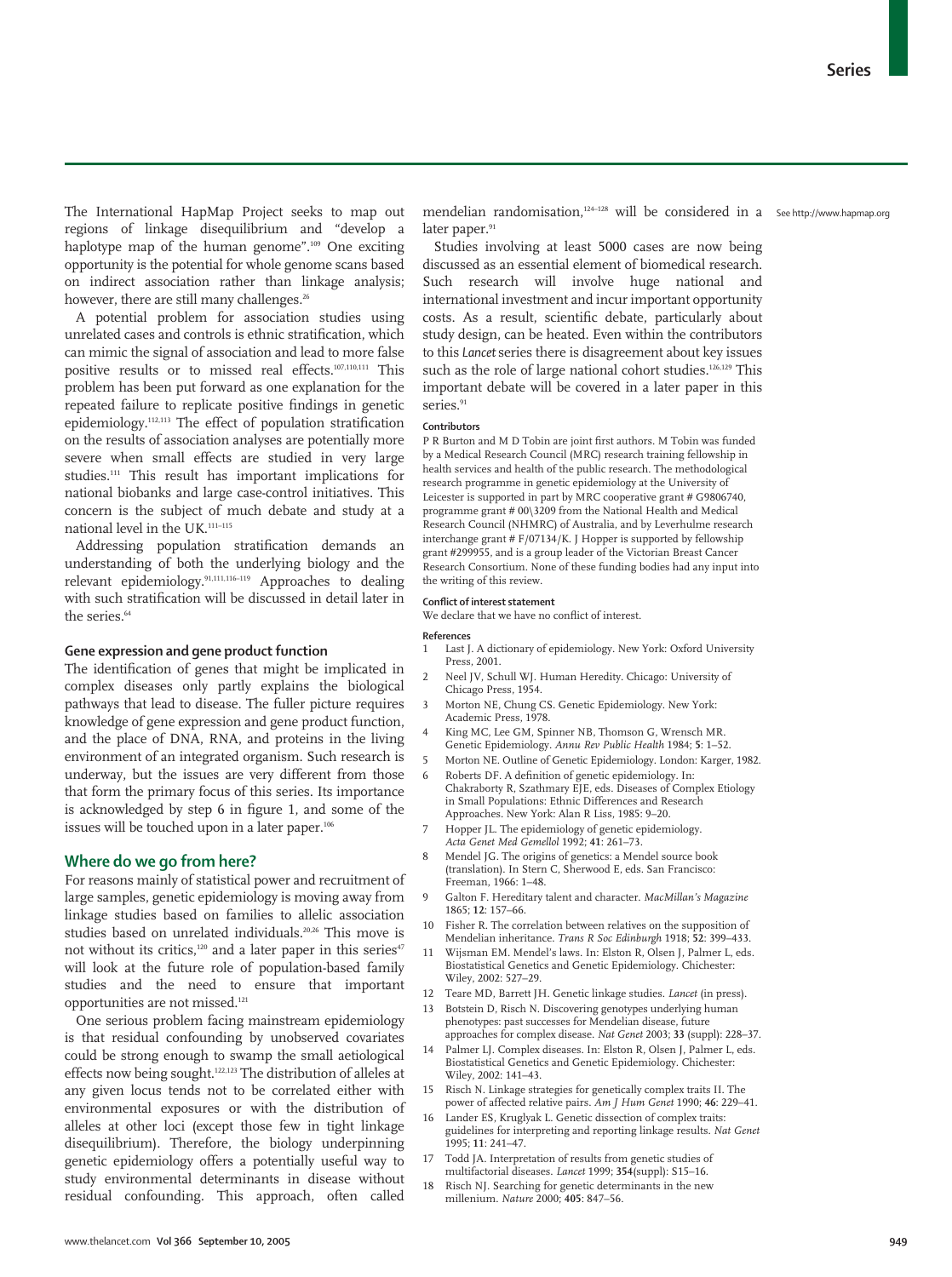- 19 Colhoun HM, McKeigue PM, Davey Smith G. Problems of reporting genetic associations with complex outcomes. *Lancet* 2003; **361**: 865–72.
- 20 Zondervan KT , Cardon LR. The complex interplay among factors that influence allelic association. *Nat Rev Genet* 2004; **5**: 89–101.
- 21 Elston RC. The genetic dissection of multifactorial traits. *Clin Exp Allergy* 1995; **25** (suppl 2): 103–06.
- 22 Elston R, Olsen J, Palmer L. Biostatistical genetics and Genetic Epidemiology. Chichester , Wiley, Wiley Reference Series in Biostatistics, 2002.
- 23 Strachan T, Read AP. Human Molecular Genetics 3. Oxford: Garland Science Publishers, 2003.
- 24 Lander ES, Linton LM, Birren B, et al. Initial sequencing and analysis of the human genome. *Nature* 2001; **409**: 860–921.
- 25 Venter JC, Adams MD, Myers EW, et al. The sequence of the human genome. *Science* 2001; **291**: 1304–51.
- 26 Carlson CS, Eberle MA, Kruglyak L, Nickerson DA. Mapping complex disease loci in whole-genome association studies. *Nature* 2004; **429**: 446–52.
- 27 Sham P. Statistics in Human Genetics. London: Arnold, 1998.
- 28 Balding DJ, Bishop M, Cannings C. Handbook of Statistical Genetics. Chichester: Wiley, 2003.
- 29 Burton PR, Tobin MD. Epidemiology and Genetic Epidemiology. In Balding DJ, Bishop M, Cannings C, eds. Handbook of Statistical Genetics. Chichester: Wiley, 2003.
- 30 Risch N. Linkage strategies for genetically complex traits I. Multilocus models. *Am J Hum Genet* 1990; **46**: 222–28.
- 31 Kopciuk KA, Bull SB. Risk Ratios. In Elston R, Olsen J, Palmer L, eds. Biostatistical Genetics and Genetic Epidemiology. Chichester: Wiley, 2002: 687–91.
- 32 Rothman K, Greenland S. Measures of disease frequency. In Rothman K, Greenland S, eds. Modern Epidemiology, 2nd edition. Philadelphia: Lippincott-Raven, 1998: 29–46.
- 33 Rothman K, Greenland S. Types of Epidemiological Studies. In Rothman K, Greenland S, eds. Modern Epidemiology, 2nd edition. Philadelphia: Lippincott-Raven, 1998: 67–78.
- 34 Guo S-W. Inflation of sibling recurrence-risk ratio, due to ascertainment bias and/or overreporting. *Am J Hum Genet* 1998; **63**: 252–58.
- 35 Weinberg W. Mathematische Grundlagen der Probandenmethode. *Z Indukt Abstamm Vererbungsl* 1928; **48**: 179–228.
- 36 Fisher RA. The effect of methods of ascertainment upon the estimation of frequencies. *Ann Eugen* 1934; **6**: 13–25.
- 37 Morton NE. Genetic tests under incomplete ascertainment. *Am J Hum Genet* 1959; **11**: 1–16.
- 38 Elston RC, Sobel E. Sampling considerations in the gathering and analysis of pedigree data. *Am J Hum Genet* 1979; **31**: 62–69.
- 39 Ewens WJ, Shute NC. The limits of ascertainment. *Ann Hum Genet* 1986; **50**: 399–402.
- 40 Kraft P, Thomas DC. Bias and efficiency in family-based genecharacterisation studies: conditional, prospective, retrospective and joint likelihoods. *Am J Hum Genet* 2000; **66**: 1119–31.
- 41 Hodge SE. Ascertainment. In: Elston R, Olsen J, Palmer L, eds. Biostatistical Genetics and Genetic Epidemiology. Chichester: Wiley, 2002: 20–28.
- 42 Burton PR, Palmer LJ, Jacobs K, Keen KJ, Olsen JM, Elston RC . Ascertainment adjustment: where does it take us? *Am J Hum Genet* 2000; **67**: 1505–14.
- 43 Burton PR. Erratum: Ascertainment adjustment: where does it take us? *Am J Hum Genet* 2001; **69**: 692.
- 44 Burton PR. Correcting for non-random ascertainment in generalized linear mixed models (GLMMs) fitted using Gibbs sampling. *Genet Epidemiol* 2003; **24**: 24–35.
- Risch N. The genetic epidemiology of cancer: interpreting family and twin studies and their implications for molecular genetic approaches. *Cancer Epidemiol Biomarkers Prev* 2001; **10**: 733–41.
- 46 Cookson W, Palmer L. Investigating the Asthma Phenotype. *Clin Experiment Allergy* 1998; **28**: 88–89.
- 47 Hopper JL, Bishop DT, Easton DF. Population-based family studies in genetic epidemiology. *Lancet* (in press).
- 48 Goldgar DE, Easton DF, Cannon-Albright LA, Skolnick MH. Systematic population-based assessment of cancer risk in first-degree relatives of cancer probands. *J Natl Cancer Inst* 1994; **86**: 1600–08.
- 49 Galton F. Typical laws of heredity. *Proc R Inst* 1877; **8**: 282–301.
- 50 Galton F. Family likeness in stature. *Proc R Soc* 1886; **40**: 42–73.
- 51 Pearson K. Mathematical contributions to the theory of evolution: III. Regression, heredity and panmixia. *Phil Trans R Soc A* 1896; **187**: 253–318.
- 52 Burton PR, Gurrin L, Sly P. Extending the simple linear regression model to account for correlated responses: an introduction to generalized estimating equations and multi-level mixed modelling. *Stat Med* 1998; **17**: 1261–91.
- 53 Goldstein H. Multilevel Models in Educational and Social research. London: Charles Griffin and Company Ltd, 1987.
- 54 Zeger SL, Liang KY. An overview of methods for the analysis of longitudinal data. *Stat Med* 1992; **11**: 1825–39.
- 55 Neale MC, Cardon LR. Methodology for Genetic Studies of Twins and Families. Boston: Kluwer, 1992.
- 56 Breslow NE, Clayton DG. Approximate inference in generalized linear mixed models. *J Am Stat Assoc* 1993; **88**: 9–25.
- 57 Burton PR, Tiller KJ, Gurrin LC, Cookson WO, Musk AW, Palmer LJ. Genetic variance components analysis for binary phenotypes using generalized linear mixed models (GLMMs) and Gibbs sampling. *Genet Epidemiol* 1999; **17**: 118–40.
- 58 Armitage P, Berry G, Matthews JNS. Oxford, Blackwell Scientific Publications, 2002.
- 59 Peto J. Genetic predisposition to cancer. In Cairns J, Lyon JL, Skolnick M, eds. Banbury Report 4: Cancer incidence in defined populations. Cold Spring Harbour Laboratory, 1980: 203–13.
- Hopper JL, Carlin JC. Familial aggregation of a disease consequent upon correlation between relatives in a risk factor measured on a continuous scale. *Am J Epidemiol* 1992; **136**: 1138–47.
- 61 Hopper J. Variance components for statistical genetics: applications in medical research to characteristics related to human disease and health. *Stat Methods Med Res* 1993; **2**:199–223.
- 62 Khoury MJ, Beaty TH, Cohen BH. Fundamentals of Genetic Epidemiology. Oxford: Oxford University Press, 1993.
- 63 Hopper JL, Visscher PM. Variance Component Analysis. In: Elston R, Olsen J, Palmer L, eds. Biostatistical Genetics and Genetic Epidemiology. Chichester: Wiley, 2002: 778–88.
- 64 Cordell HJ, Clayton DG. Genetic association studies. *Lancet* (in press).
- 65 Hopper JL, Mathews JD. Extensions to multivariate normal models for pedigree analysis. *Ann Hum Genet* 1982; **46**: 373–83.
- 66 Jinks JL, Fulker DW. Comparison of the biometrical, genetical, MAVA, and classical approaches to the analysis of human behavior. *Psychol Bull* 1970; **73:** 311–49.
- 67 Duffy DL, Martin NG. Inferring the direction of causality in crosssectional twin data: theoretical and empirical considerations. *Genet Epidemiol* 1994; **11:** 483–502.
- 68 Neale MC. Twin analysis. In: Elston R, Olsen J, Palmer L, eds. Biostatistical Genetics and Genetic Epidemiology. Chichester: Wiley, 2002: 743–56.
- 69 Wright S. Correlation and causation. *J Agric Res* 1921; **20**: 557–85.
- 70 Neale MC, Boker SM, Xie G, Maes HH. Mx: Statistical Modeling . Virginia, USA: Richmond, 2002.
- Lange ES, Boehnke M, Weeks D. Programs for Pedigree Analysis. Los Angeles: Department of Biomathematics, UCLA, 1987.
- 72 Rasbash J, Browne W, Goldstein H, et al. A User's Guide to MLwiN. London: Institute of Education, 1999.
- Spiegelhalter D, Thomas A, Best N. WinBUGS Version 1.3: User Manual. Cambridge: MRC Biostatistics Unit, 2000.
- 74 Falconer DS. The inheritance of liability to certain disease, estimated from the incidence among relatives. *Ann Hum Genet* 1965; **29**: 51–71.
- 75 Scurrah KJ, Palmer LJ, Burton PR. Variance components analysis for pedigree-based censored survival data using generalized linear mixed models (GLMMs) and Gibbs sampling in BUGS. *Genet Epidemiol* 2000; **19**: 127–48.
- 76 Gauderman WJ, Thomas DC. Censored survival models for genetic epidemiology: a Gibbs sampling approach. *Genet Epidemiol* 1994; **11**: 171–88.
- 77 Hopper JL. Heritability. In Elston R, Olsen J, Palmer L, eds. Biostatistical Genetics and Genetic Epidemiology. Chichester: Wiley, 2002: 371–72.
- 78 Fisher RA. Limits to intensive production in animals. *Br Agric Bull* 1951; **4**: 217–18.